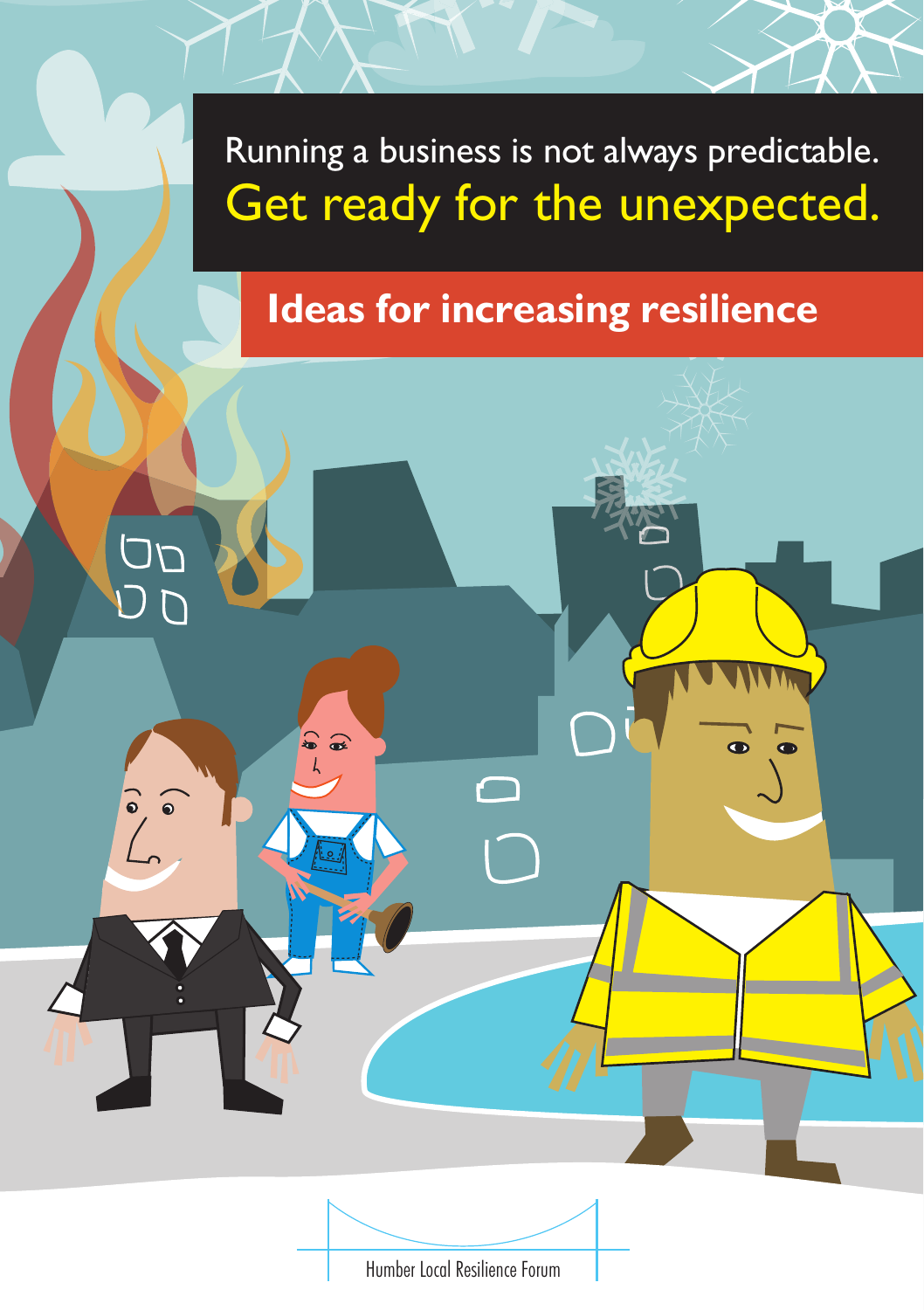### **People**

#### **Cross train and multi-skill your staff**

You can expect staff to be absent through illness. Can two people do every job? If you have the resources, aim to have four people capable of doing each critical role. Check they have access to appropriate network drives, applications and email accounts.

#### Where practicable, write procedure notes

Procedure notes can be incredibly helpful if you have unexpected staff absence. Review which notes are available - perhaps in your most critical areas, or the areas with fewest staff. Could you pick the notes up and do the job?

#### Review your list of delegations / authorisations

Who is authorised to sign payments, invoices, leave etc. when people are sick?

#### Horizon scan

Nominate a few champions to keep their eye on things that might impact on your business, such as weather forecasts.

#### **Develop a skills register**

Your staff will often have hidden talents that could be useful in a crisis. Do you know what they are?

#### Know where your staff live

If it helpful to know how many staff live within walking distance of work and who may struggle to attend in periods of severe weather or other disruptions.

#### Brief your staff

Do staff know what activities are critical to your business? Would they know their role in a crisis if you were not there to tell them?

#### **•** Think about staffing alternatives

Consider whether employment agency staff could be brought in to help in a crisis, or staff borrowed from somewhere else or recently retired employees re-engaged.



# **RECEPTION AR**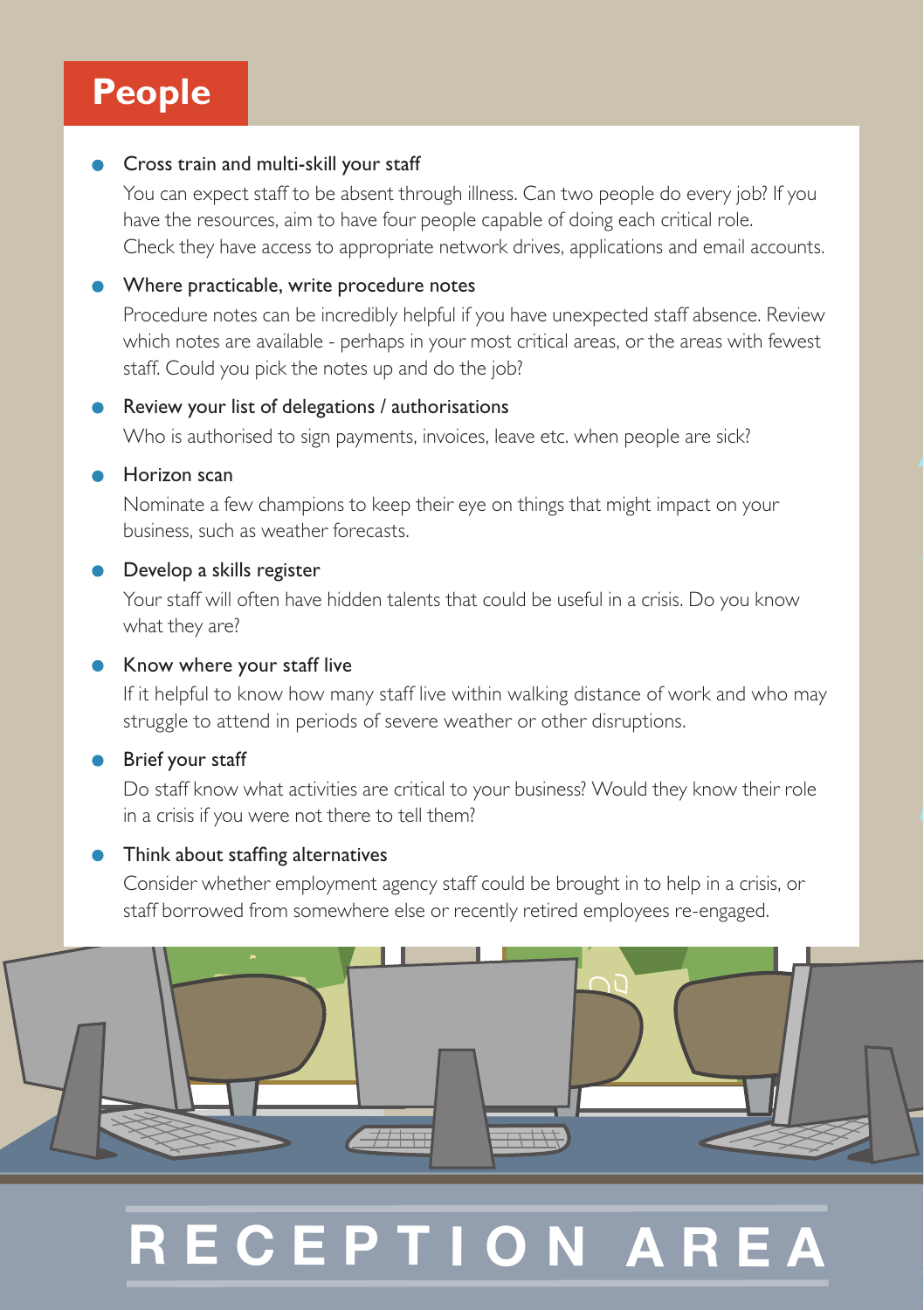### **Information**

#### Keep an emergency contact list

Could you contact your key staff, suppliers and customers outside of office hours? Or other people you would need to contact quickly, like plumbers or electricians? Do you have key numbers pre-programmed into mobile phones? Get into the habit of regularly reviewing key contact numbers.

#### If you can't afford to lose it, copy it

What pieces of paper, contracts, policies and other documents would you be stuck without? Take a physical copy and keep in an off-site location or scan and keep a back up off-site.

#### Make sure essential information is easily accessible Consider using shared drives, secure websites and intranets or cloud drives.

Check your insurance is appropriate for your business Photograph your equipment and keep an inventory to help with claims.

#### Clear your desk

A clear desk policy can protect papers files left out on desks. Don't let filing for key activities build up.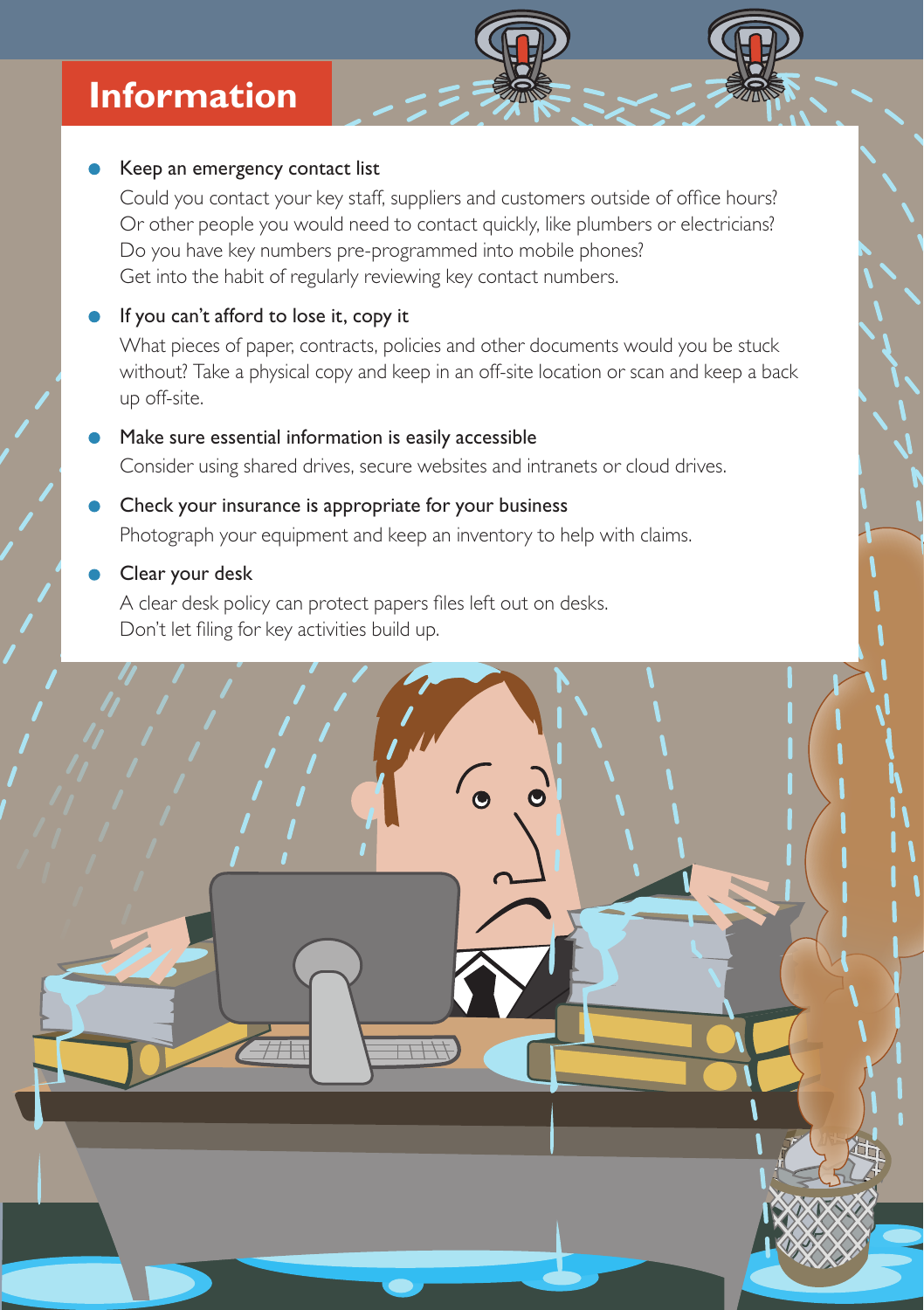### **Equipment**

#### Don't throw old equipment away

Pressures on space usually mean that redundant equipment is disposed of. Consider whether it could be a useful back up first. How long would it take to replace your equipment if it was damaged now? Would that be fast enough? Could you borrow or rent an alternative from somewhere or do you need to keep a back up?

#### Split your stock, supplies and equipment

Do you keep all your stock, supplies and equipment at the same site? What happens if it is affected by a fire or flood? Consider whether you could keep a proportion in another location.

#### Keep spare parts and consumables

You don't want to be waiting for a delivery in a crisis for the equipment and machinery that you service. Make sure you keep an appropriate stock of spares and consumables.

#### Keep a grab bag

ſ

**E** 

Could you keep key equipment and information in a bag near the door that someone could grab if your workspace was evacuated?

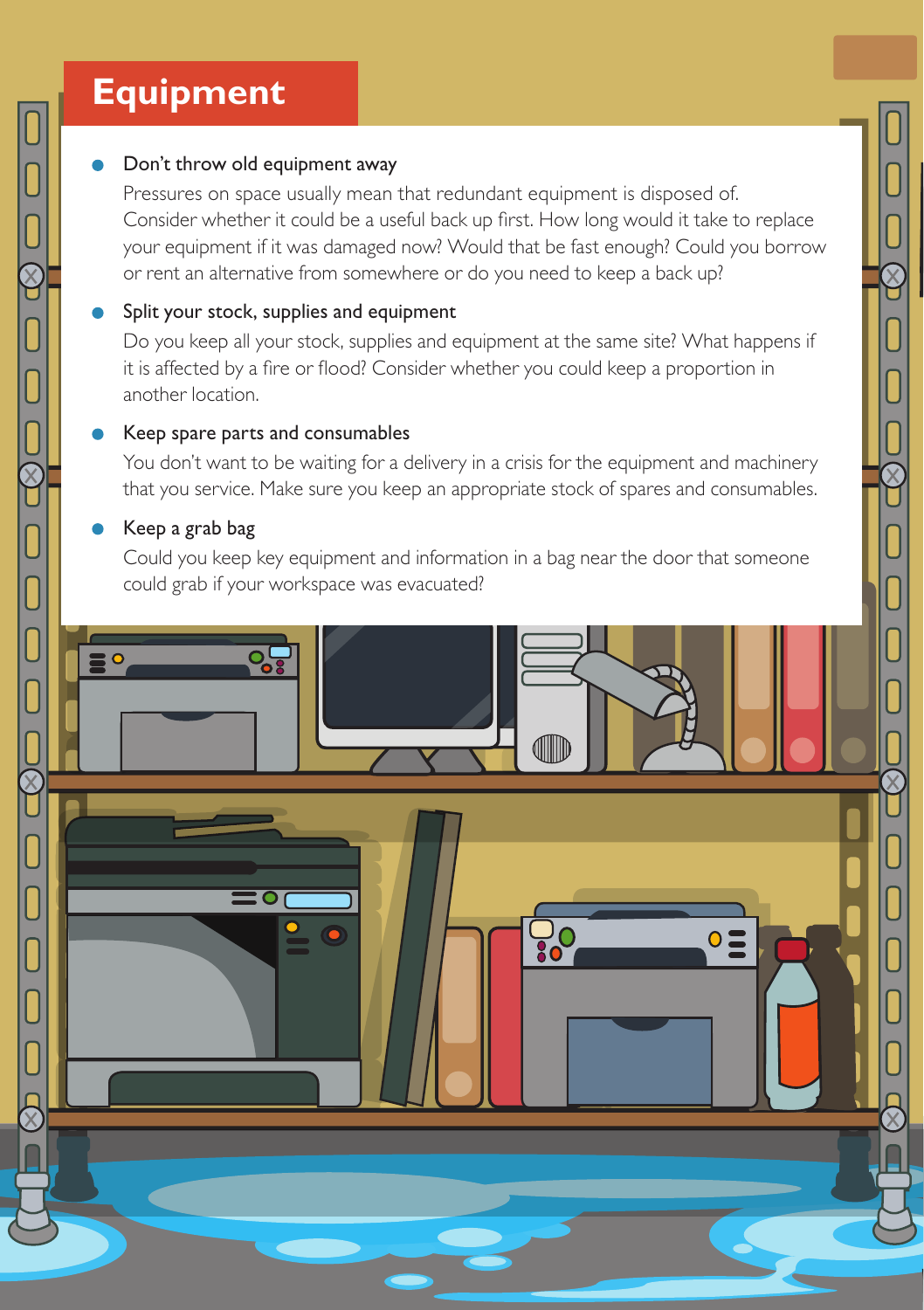### **Workspace**

#### Know your flood risk

Visit the Environment Agency's website to check whether your workspace is at risk of flooding. Are there any other risks in the area that could disrupt your business?

#### Check your premises

Are there any internal practises that could cause a disruption? Is key stock or equipment kept on the ground floor in a flood risk area? Are key files or electrical equipment stored near water pipers? How secure is your site?

#### • Find a backup

Where would you go if you couldn't access your workspace? Would the location be capable of receiving customers, deliveries or anything else you rely on? Could you make use of cafés or hotels with wifi?

#### ● Know the Key Holders

Could you access your building outside of normal office hours if needed? Could you get into work in the morning if the main key holder didn't turn up? Who has codes for the alarm system?

#### • Workspace for your crisis team

A team or individual will need to manage the response to a crisis, make sure they have somewhere to work from and the resources they need.



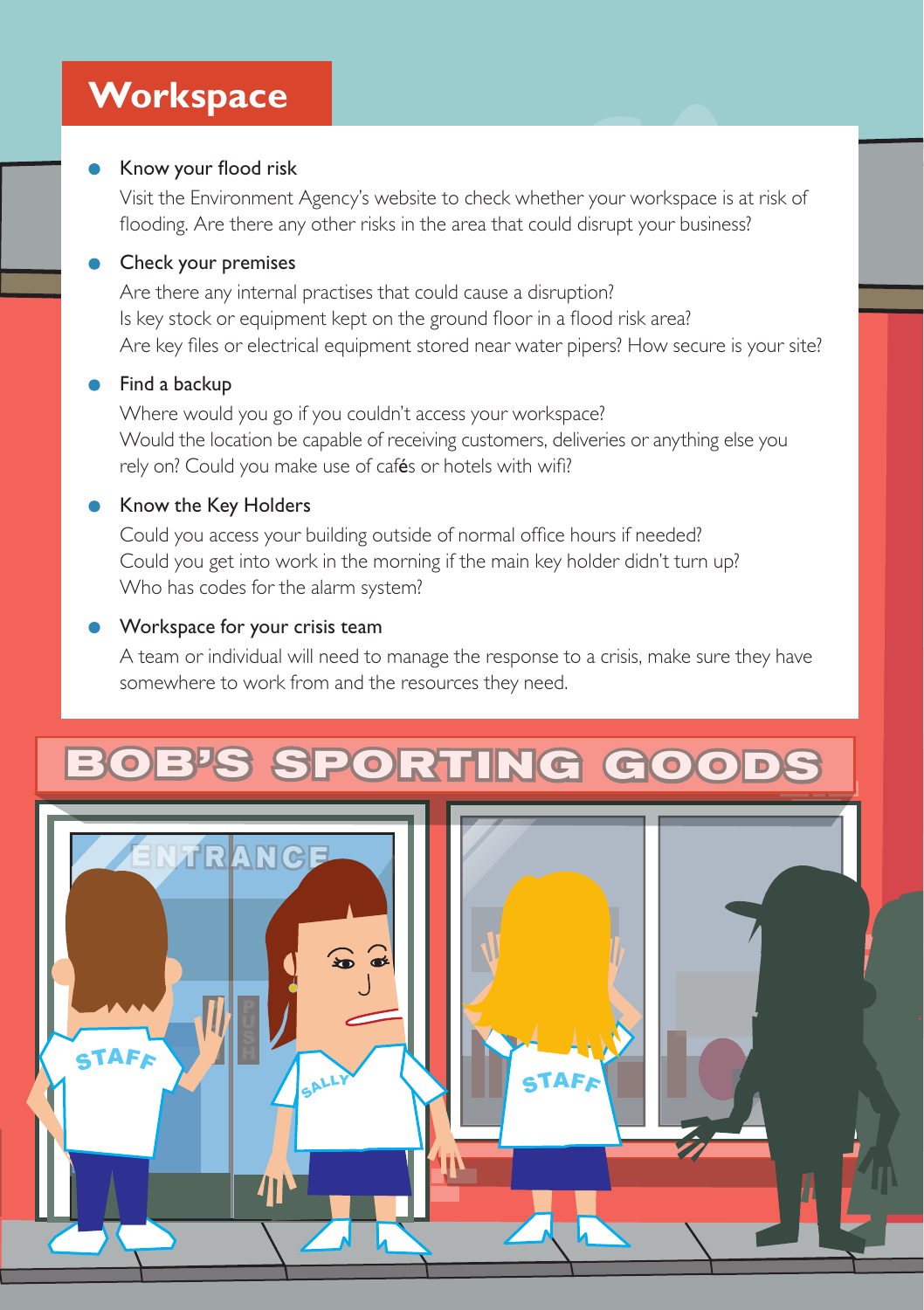## **ICT**

#### Back up your key files to a secure device

How much electronic information you could afford to lose? Make sure this matches your back-up schedule. Check what information is kept on personal hard drives as this usually won't be backed-up.

#### Consider laptops

Staff working from home can be an important contingency measure and laptops help with this. If laptops are already issued, check staff routinely take them home on an evening. If you have VPN, encourage staff to test it regularly.

#### Consider generic emails

Could critical information sit in the email box of a member of staff who is off-sick? Review email delegations or think about generic email addresses. Also think about shared electronic diaries.

#### Consider portable chargers

If you are likely to be glued to your phone during a crisis, consider portable battery backs so that you can continue talking when you are away from an electricity socket. Keep additional laptop and mobile phone chargers to hand.

#### Tell your staff how to record information manually

If your rely on computers for capturing data, such as customer information and orders, think about how you would continue to function during an ICT outage. Keep hard copy forms in an accessible place to staff and tell them how to use them.

#### Consider teleconferencing

Pay as you go teleconferencing can be a great alternative to face to face meetings in a crisis and can be called very quickly. Think about how you might use text alerts or social media to notify staff quickly of an incident.

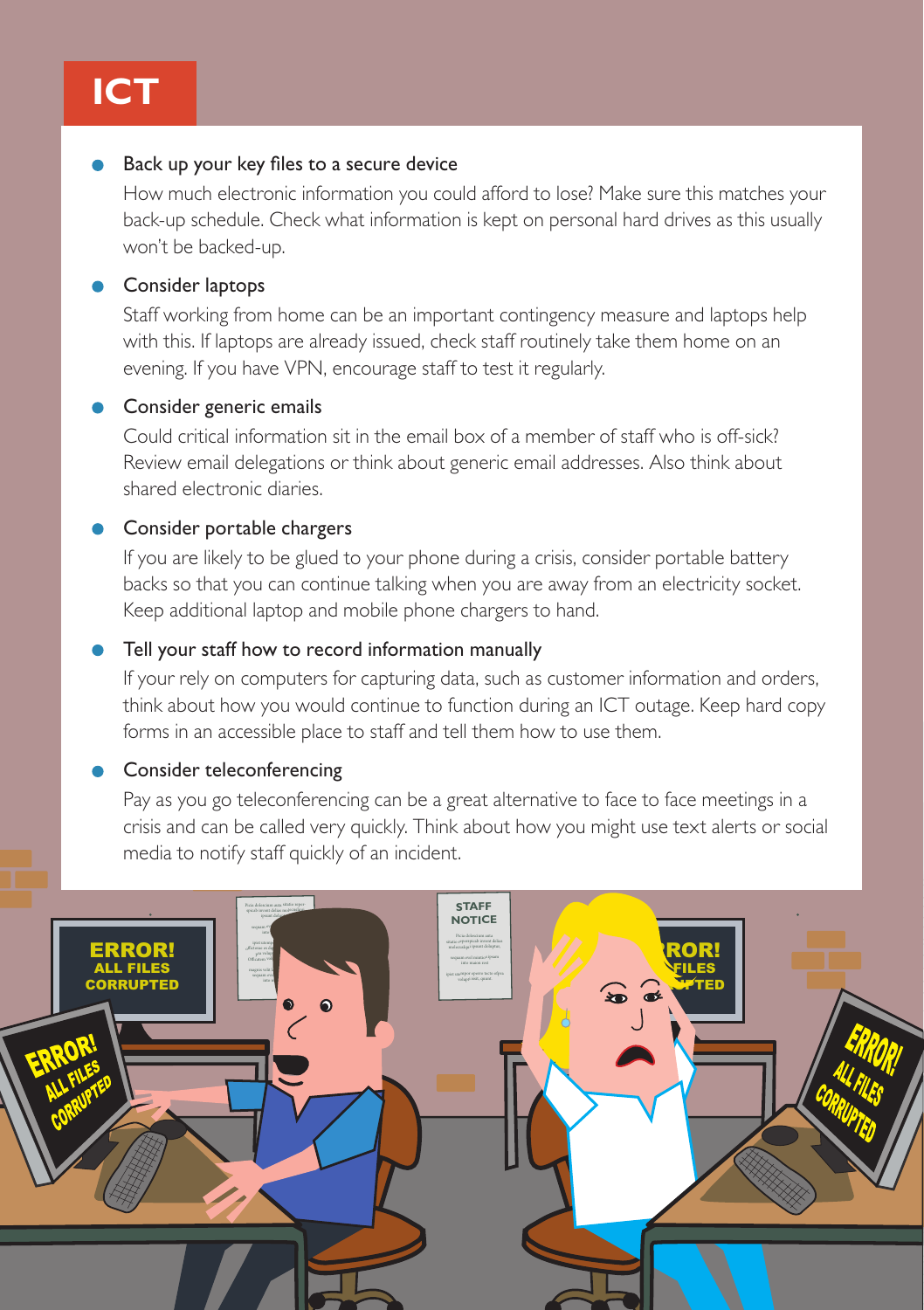### **Third Party Suppliers and Customers**

#### Ask your suppliers how resilient they are

If you rely heavily on another business, ask them what would happen if they were affected by a disruption. Think about adding a business continuity requirement in any future contracts.

**LIES INC** 

**CUSTOMER ENTRANCE**

OSED FOR

**BUSINESS** 

#### Notify your key customers of a disruption

**MAX HEADROOM 6.5M**

Know in advance who your key customers are and how to contact them. Be prepared to tell them of a disruption to your business as soon as possible. Consider having a pre-prepared email ready.